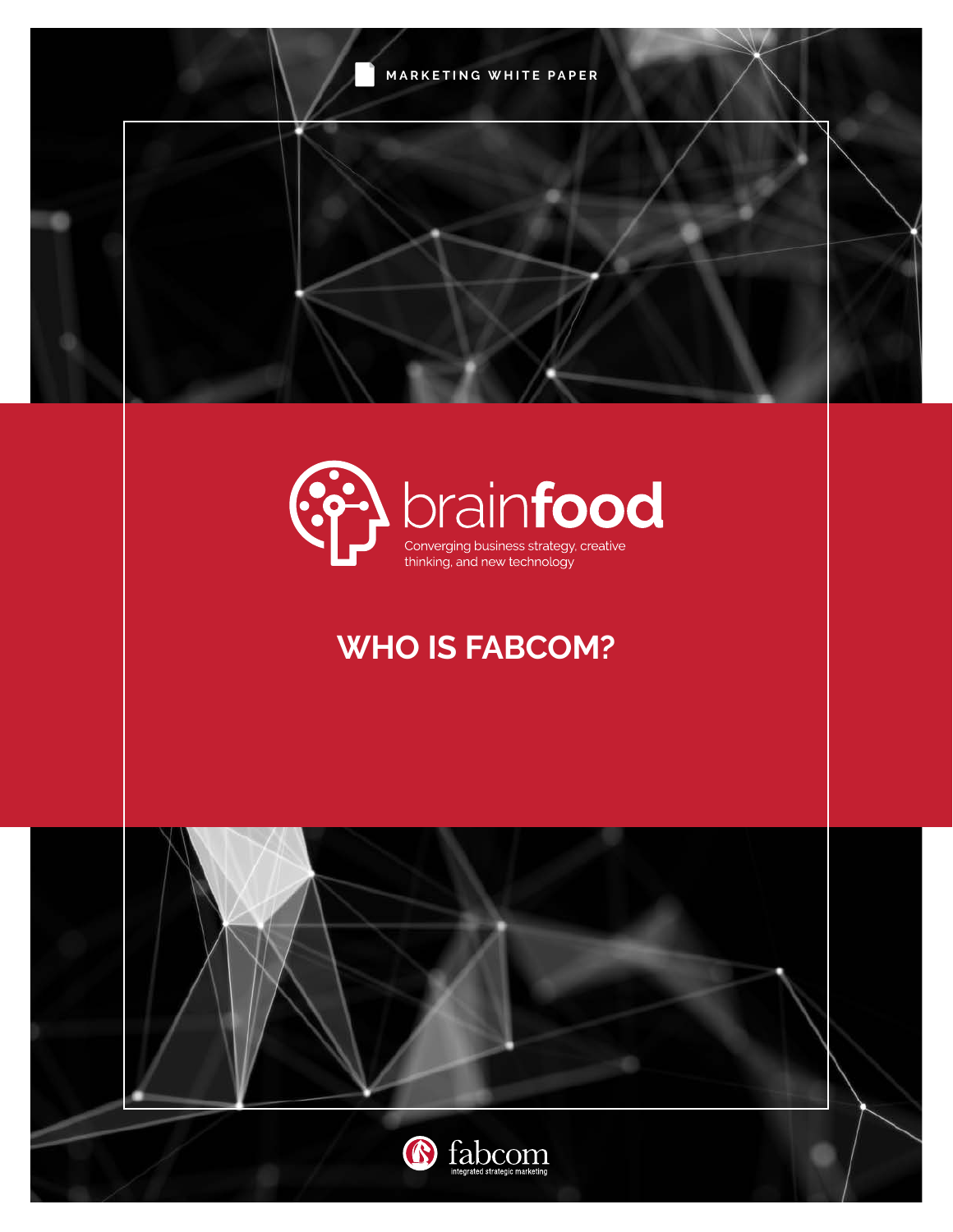# **END-TO-END SOLUTIONS FOR STRATEGIC, ACCOUNTABLE MARKETING & ADVERTISING**

[FabCom](http://www.fabcomlive.com) is an elite team of strategists and creative implementation experts powering best-of-class marketing technology to help clients grow their businesses and increase revenues. Delivering innovations derived from the convergence of business, marketing, and creative strategies with leading technology.

We specialize in a hybrid of strategic methodology, accountable marketing and advertising, and end-to-end solutions from idea to implementation. Utilizing real-time measurements and accountability as a crucial component to all our integrated marketing and advertising strategies.

This has enabled us to be the first in our industry to guarantee results.

#### Areas of Expertise

- [Advertising](https://www.fabcomlive.com/phoenix-marketing-advertising-agency-services/advertising-and-marketing-services)
- [Branding and Positioning](https://www.fabcomlive.com/phoenix-marketing-advertising-agency-services/branding-and-positioning)
- [Call Center Integration](https://www.fabcomlive.com/phoenix-marketing-advertising-agency-services/call-center-integration)
- [Content Development](https://www.fabcomlive.com/phoenix-marketing-advertising-agency-services/content-development)
- [Corporate Identity](https://www.fabcomlive.com/phoenix-marketing-advertising-agency-services/corporate-identity)
- [Cross-Channel Integration](https://www.fabcomlive.com/phoenix-marketing-advertising-agency-services/cross-channel-integration)
- [Dynamic Marketing](https://www.fabcomlive.com/phoenix-marketing-advertising-agency-services/dynamic-marketing)
- [Event/Environment Marketing](https://www.fabcomlive.com/phoenix-marketing-advertising-agency-services/event-marketing)
- [Incentive Marketing](https://www.fabcomlive.com/phoenix-marketing-advertising-agency-services/incentive-marketing)
- [Marketing Business Intelligence](https://www.fabcomlive.com/phoenix-marketing-advertising-agency-services/marketing-business-intelligence)
- [Marketing Communications](https://www.fabcomlive.com/phoenix-marketing-advertising-agency-services/marketing-communications)
- [Marketing Research](https://www.fabcomlive.com/phoenix-marketing-advertising-agency-services/marketing-research)
- [Media Planning and Buying](https://www.fabcomlive.com/phoenix-marketing-advertising-agency-services/media-planning-and-buying)
- [Online Marketing](https://www.fabcomlive.com/phoenix-marketing-advertising-agency-services/online-marketing)
- [Public Relations](https://www.fabcomlive.com/phoenix-marketing-advertising-agency-services/public-relations)
- [Real-Time Dashboard Reporting](https://www.fabcomlive.com/phoenix-marketing-advertising-agency-services/real-time-dashboard-reporting)
- [Relationship and Database](https://www.fabcomlive.com/phoenix-marketing-advertising-agency-services/relationship-and-database-marketing)  [Marketing](https://www.fabcomlive.com/phoenix-marketing-advertising-agency-services/relationship-and-database-marketing)
- [Sales Force Automation](https://www.fabcomlive.com/phoenix-marketing-advertising-agency-services/sales-force-automation)
- [Sales Planning and Promotion](https://www.fabcomlive.com/phoenix-marketing-advertising-agency-services/sales-planning-and-promotion)
- [SEO/SEM](https://www.fabcomlive.com/phoenix-marketing-advertising-agency-services/seo-sem)
- [Social Media](https://www.fabcomlive.com/phoenix-marketing-advertising-agency-services/social-media)
- **[Strategic Marketing Planning](https://www.fabcomlive.com/phoenix-marketing-advertising-agency-services/strategic-marketing-planning)**
- [Transaction and Trigger Marketing](https://www.fabcomlive.com/phoenix-marketing-advertising-agency-services/transaction-and-trigger-marketing)
- [Video Production](https://www.fabcomlive.com/phoenix-marketing-advertising-agency-services/video-production)
- [Website Development](https://www.fabcomlive.com/phoenix-marketing-advertising-agency-services/website-development-and-ecommerce-development)

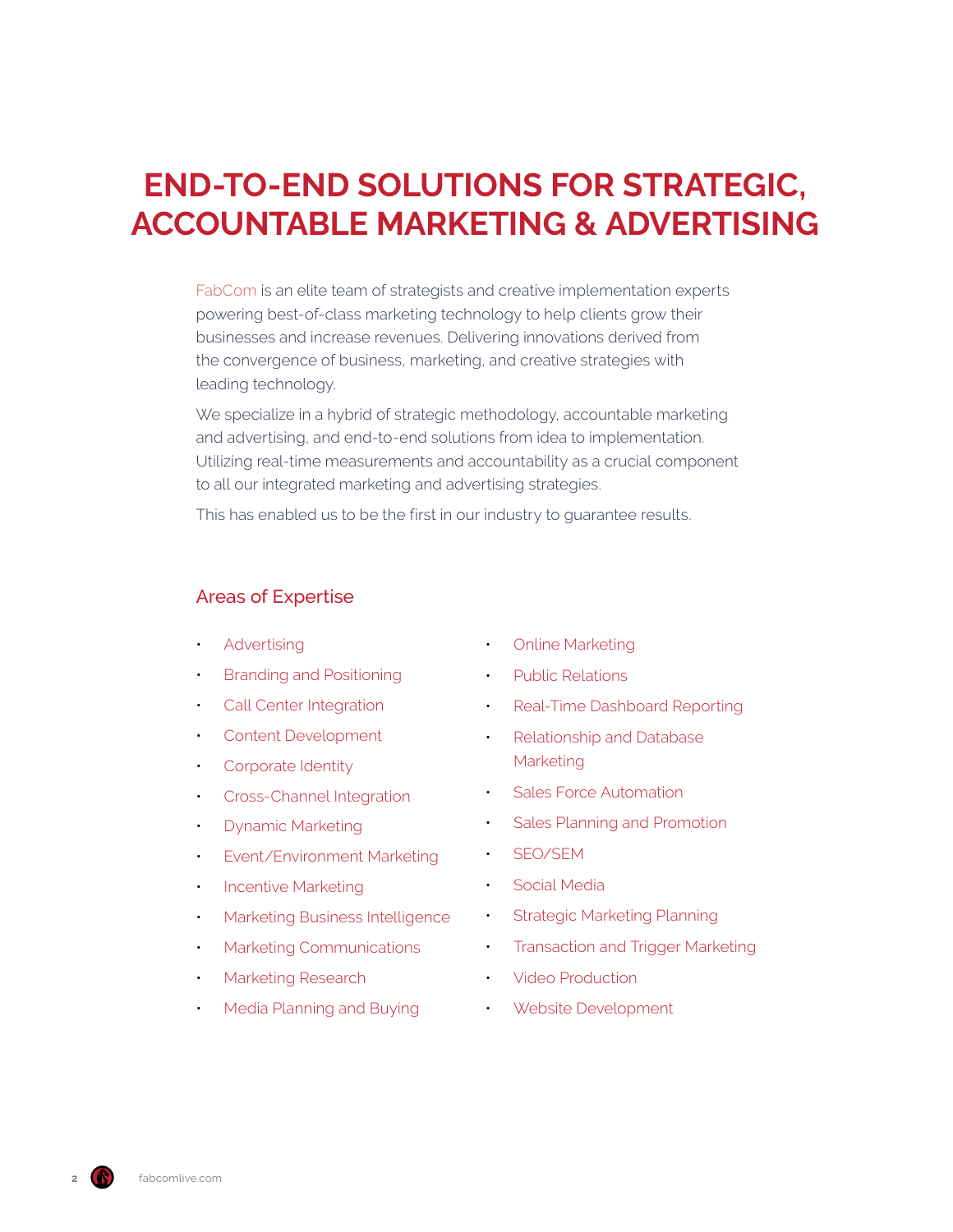### Revolutionary Business

Scottsdale Interactive™ is the division of FabCom powering world-class marketing technology to grow businesses and increase revenue. We bring the small and mid-sized marketer the leading technologies which, in the past, only Fortune 100 companies could afford to implement. We teach you how to dominate your market with what you already have.

#### **A Trade Organization for Marketers on the Leading Edge**

The 1to1.org is a users' group of content owners and content-generating organizations. The objective: advanced one-to-one, integrated, crossplatform, multichannel marketing. This includes database marketing, dialogue marketing, personalized variable messaging; event, trigger and transactional

marketing, push and pull marketing, and all technologies that promote or utilize advancing personalized communications, integrated across multiple marketing media/platforms to elicit higher ROI from advertising campaigns. Online community launch — December 2009

#### **Neuromarketology™**

Harnessing the power of brand and positioning is half the battle. This new book by FabCom founder, Brian Fabiano, takes off from the plan and shows you how to map your brand attributes directly to the new divergent markets. Doing this right the first time is critical to your business, its future growth and your success. With more than 20 years of marketing and advertising experience



as president of one of the top agencies in the Southwest, Brian's background and groundbreaking development of this new science have helped clients all over the country begin to change the way they think about branding and the human brain. Book released — September 2010

#### **One To One Data Mining and Segmentation**

The future of marketing is personally relevant content combined with real time one-to-one messaging. In other words, mass customization. Opening up a true one-to-one dialog with customers and prospects

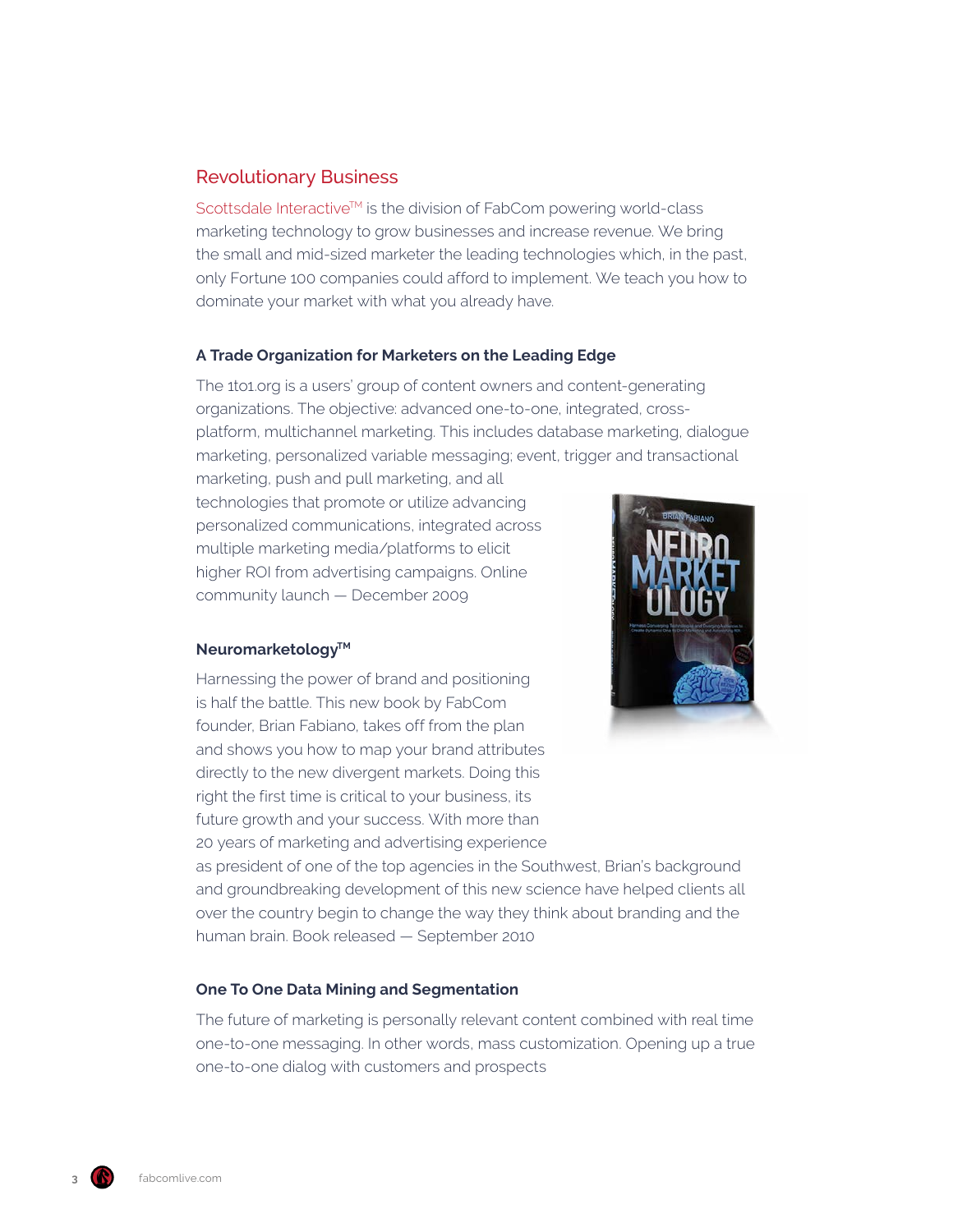#### **History**

FabCom is led and staffed by a [team of professionals](https://www.fabcomlive.com/marketing-team/) who possess integrity, dedication and expertise. These team members are not only experienced in all aspects of marketing, public relations and advertising, they are dedicated and enthusiastic about their work. As a mid-sized, strategically-based agency, FabCom focuses on teamwork with both our clients and our internal associates.

Today, FabCom is a full-service branding and positioning agency. The agency is a nationally-recognized business innovator and leader in dynamic marketing whose expertise and insight in marketing, corporate identity, positioning, branding, sales optimization and strategic planning are sought after by for-profit and not-for-profit corporations worldwide.

FabCom has extensive knowledge in numerous areas, including the intricacies of mergers, acquisitions and product introductions, as well as finance and strategic planning. On the operations side, FabCom has developed and implemented enterprise-wide sales force optimization programs, database marketing platforms and real-time fulfillment systems for information and hard goods.

## 66

*Their ability to address different customers at each different stages without a one-size-fits-all approach is super important and makes your marketing dollars go so much further.*

*President, Technology University*

55